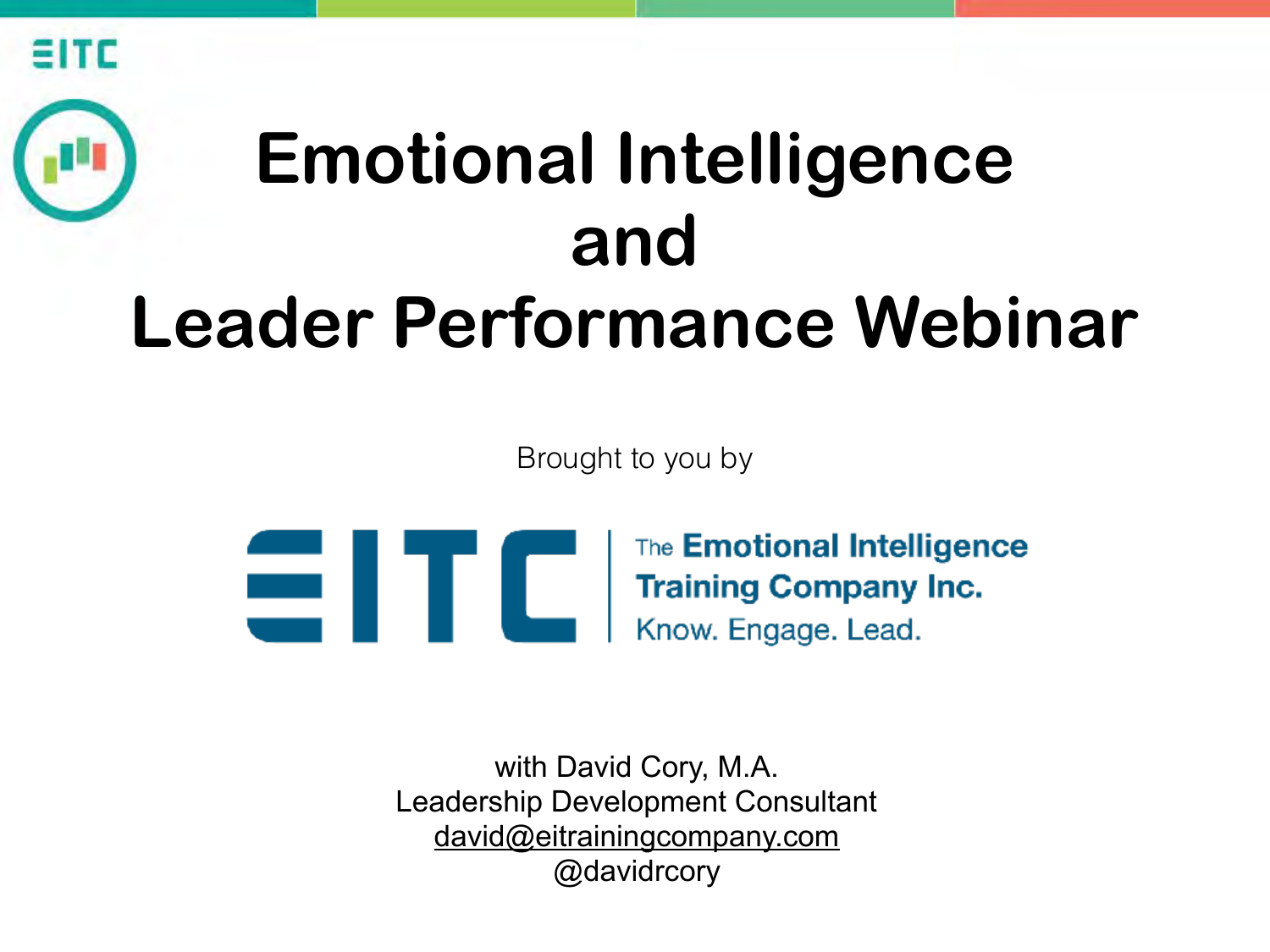

### **Agenda**

- 1. Thinking about Performance
- 2. Leader Performance & Why it Matters
- 3. Emotional Intelligence & Why it Matters
- 4. EI model to improve Leader Performance
- 5. Summary

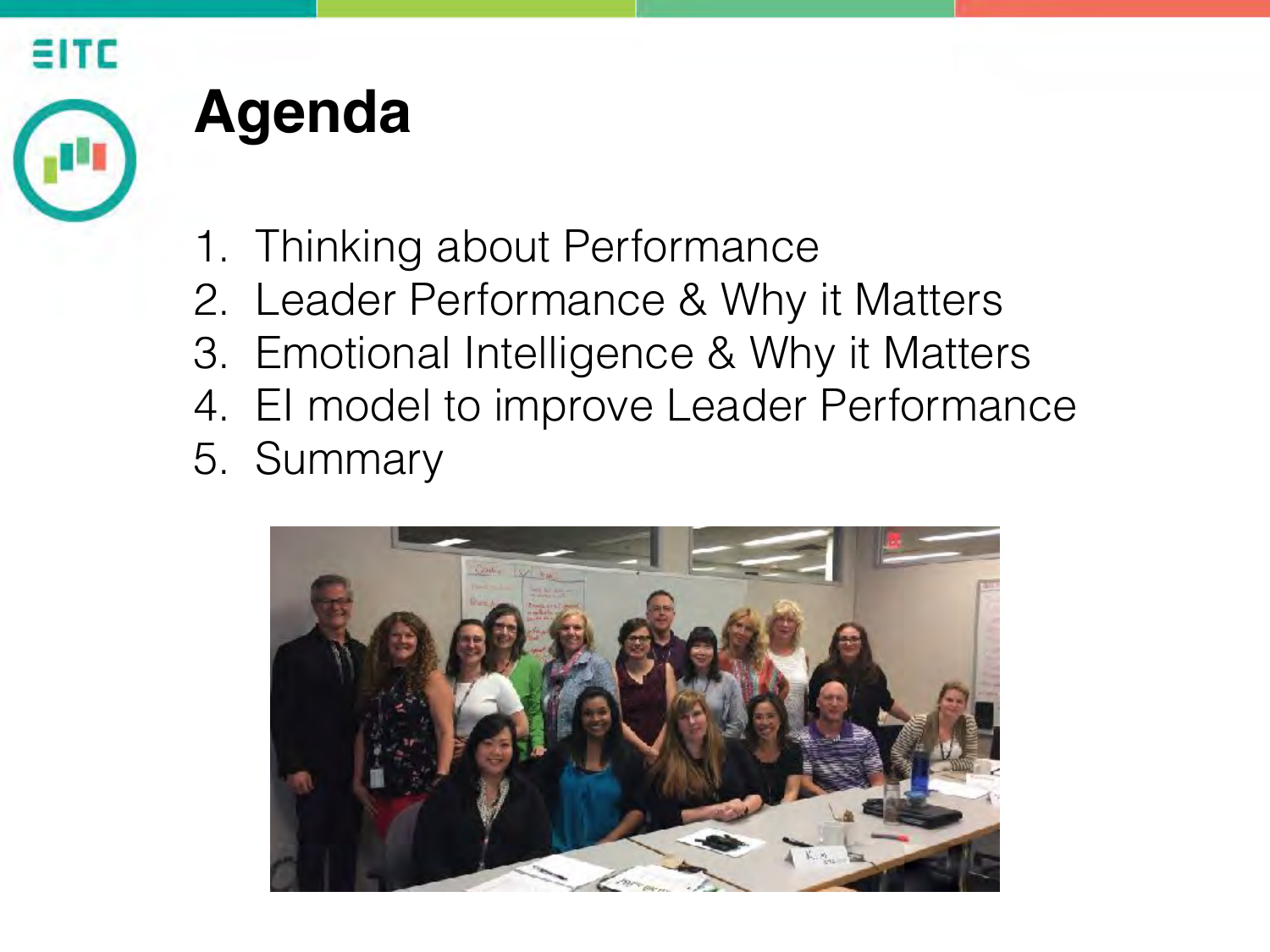

### Thinking about Performance

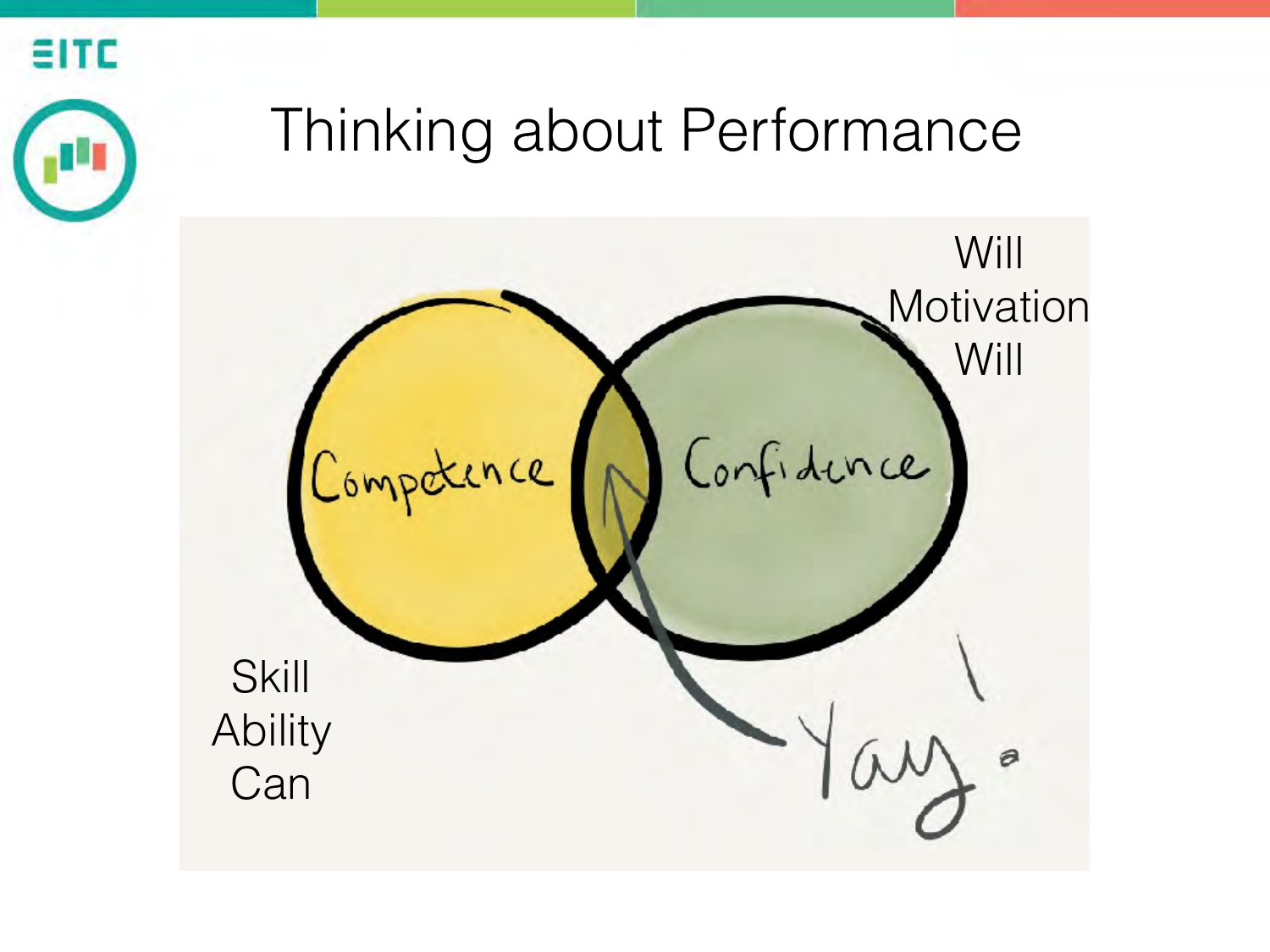

## Leadership is Evolving

| <b>Traditional/Historical Workplace</b> | <b>Contemporary/Future Workplace</b> |
|-----------------------------------------|--------------------------------------|
| Dominance                               | Partnership                          |
| Power 'Over'                            | Empowerment                          |
| Compliance - task focused               | Creativity – results focused         |
| <b>Following orders</b>                 | Engaged in work                      |
| One Way Communication                   | <b>Dialogue</b>                      |
| <b>Hierarchy</b>                        | Collaborative                        |
| Limited                                 | Unlimited                            |
| Simple                                  | Complex - requires enhanced skills   |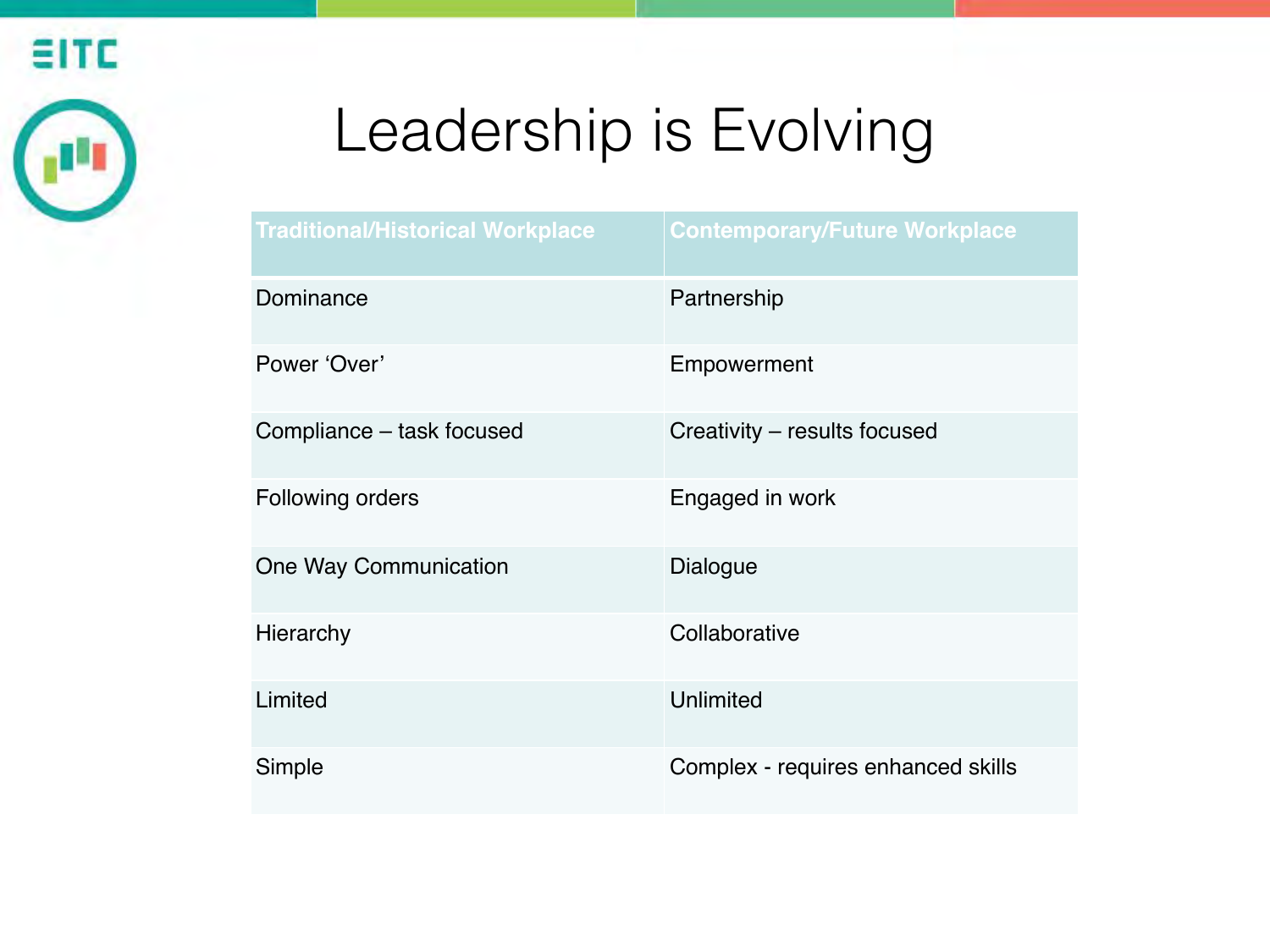

#### **The Encyclopedia of Applied Psychology**

- 1. Bar-On, 1985 coined the term "EQ", created the Emotional Quotient Inventory (EQ-i, 1997)
- 2. \*Mayer & Salovey, 1990 how the brain processes emotions and emotional information (Perceive, Use, Understand, and Manage) (MSCEIT, 2002)
- 3. Goleman, 1995 4 quadrant model of "emotional competence" (Self and Social Awareness, Self-Management, Relationship Management) (ESCI, 1998)

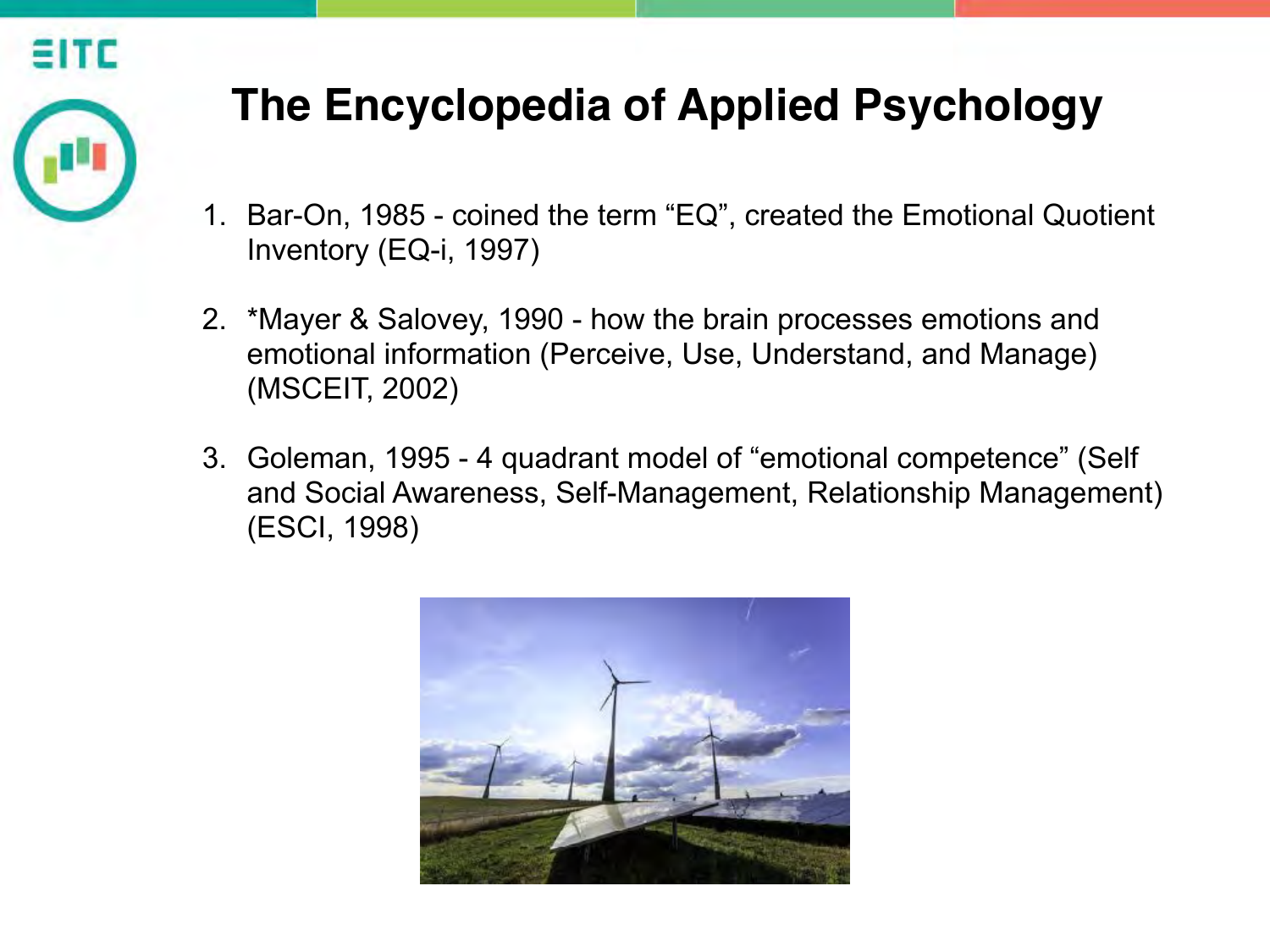

Copyright ® 2011 Multi-Health Systems Inc. All rights reserved. Based on the original BarOn EQ-i authored by Reuven Bar-On, copyright 1997.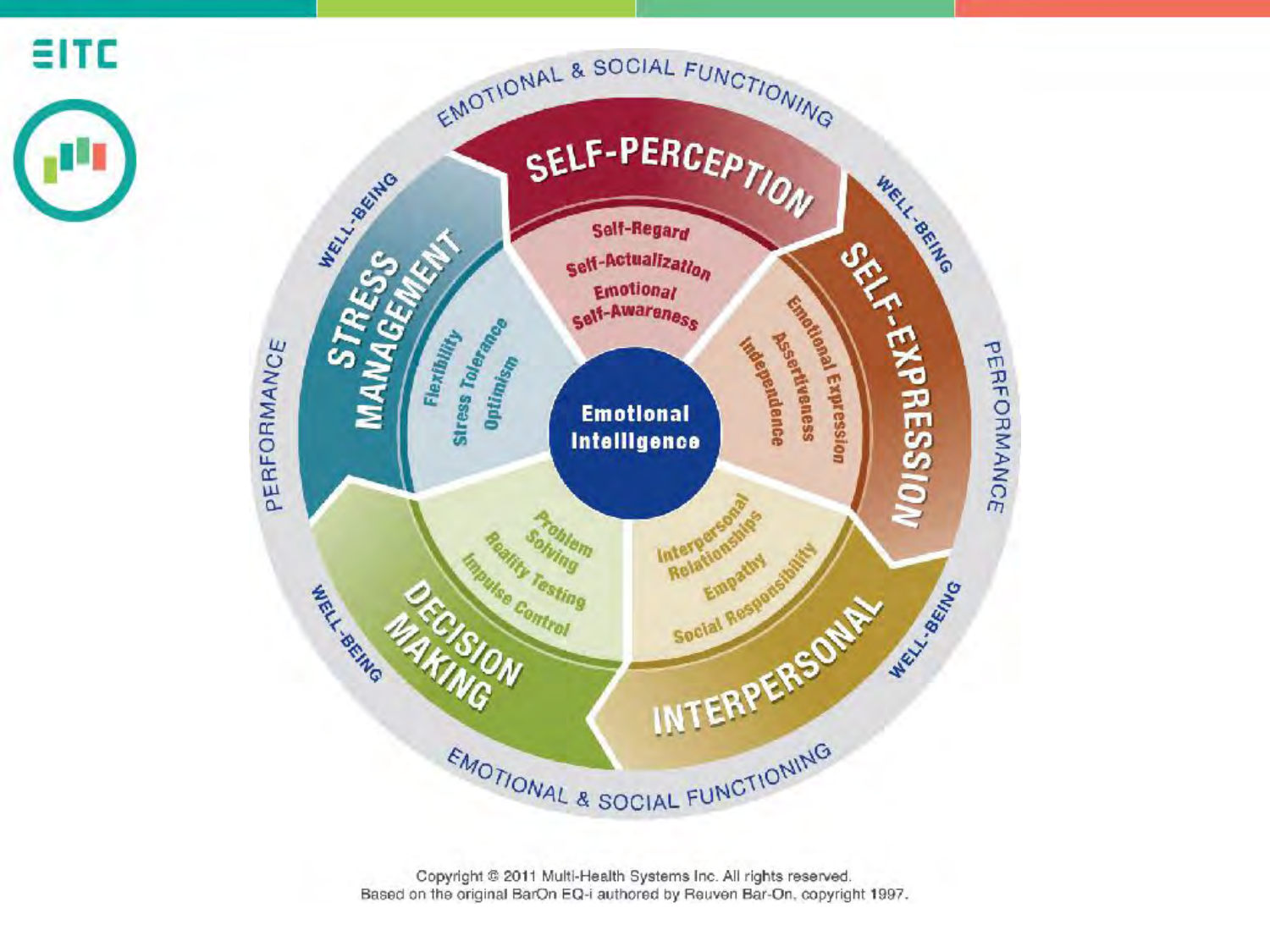**SITC** 



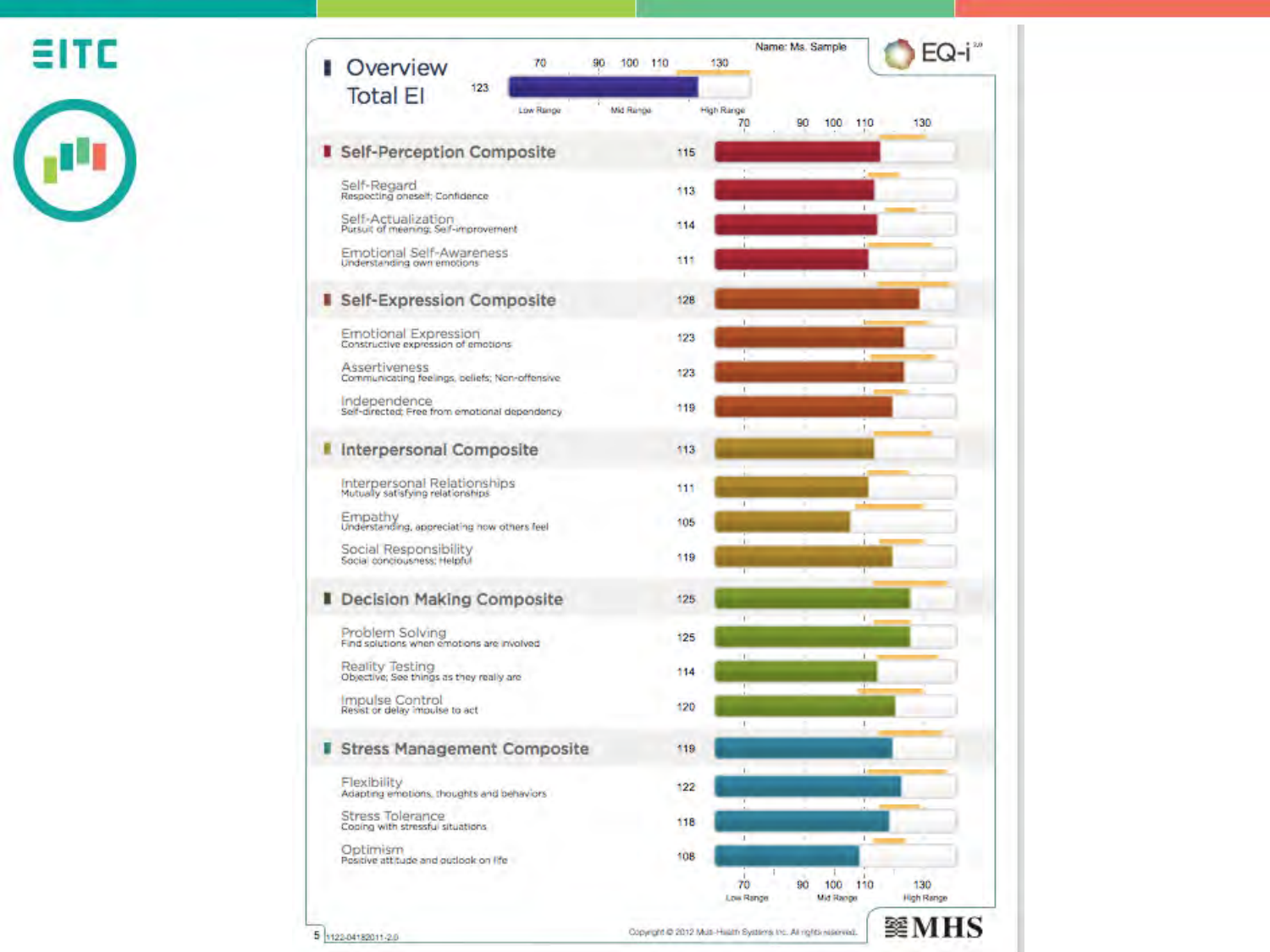



Welcome to a new way of examining your emotional intelligence (EI) skills! You will find this report has many unique features linking EI and leadership development. These features provide you with a snapshot of how your EI compares to that of other leaders and insight into your leadership strengths and potential areas for development. This report examines your results on the EQ-i 2.0 through four key dimensions of leadership:

| <b>Authenticity</b>                                                                                                                                             | <b>Coaching</b>                                                                                                                                                                       | Insight                                                                                                                                                             | <b>Innovation</b>                                                                                                                                                                                  |
|-----------------------------------------------------------------------------------------------------------------------------------------------------------------|---------------------------------------------------------------------------------------------------------------------------------------------------------------------------------------|---------------------------------------------------------------------------------------------------------------------------------------------------------------------|----------------------------------------------------------------------------------------------------------------------------------------------------------------------------------------------------|
| An authentic leader<br>serves as a role model<br>for moral and fair<br>behavior. A transparent<br>approach commands<br>esteem and confidence<br>from employees. | A leader who coaches<br>effectively is seen as a<br>mentor who supports<br>employee growth.<br>Employees are nurtured<br>towards achieving<br>their highest levels of<br>performance. | A leader provides<br>insight by sharing a<br>purpose and hopeful<br>vision for colleagues to<br>follow. Employees are<br>compelled and inspired<br>to exceed goals. | An innovative leader<br>focuses on taking risks,<br>spurring colleagues'<br>ingenuity and<br>autonomous thought.<br>Knowledge is valued and<br>challenges are viewed as<br>learning opportunities. |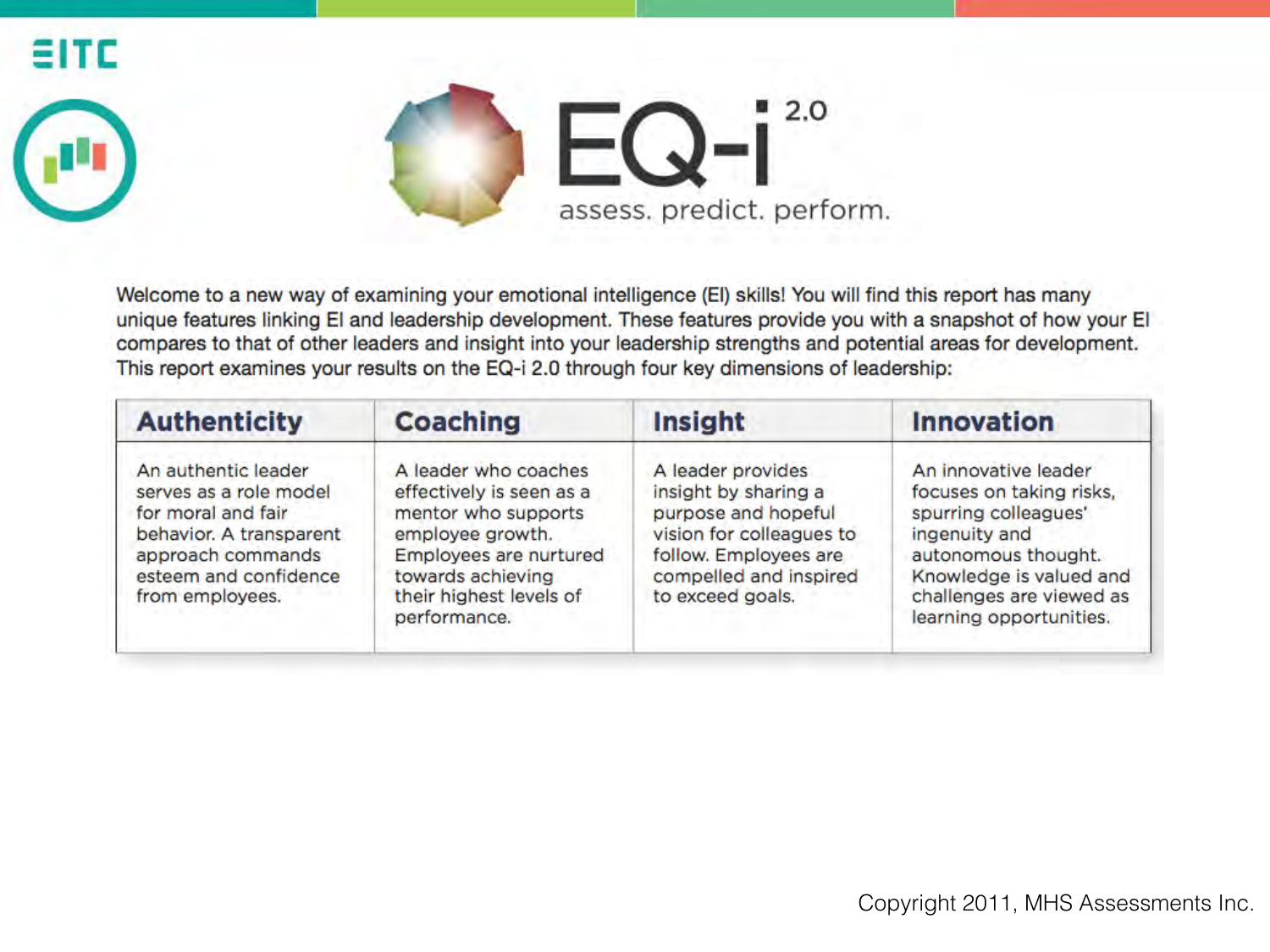

#### **Summary**

More than half of performance is emotional.

Leaders (and Leadership) determine organizational effectiveness.

Moving toward a more collaborative environment where the skills of Emotional Intelligence are critical.

One of the most effective models for leadership development is the MHS Model of EI based the work of Dr. Reuven Bar-On.